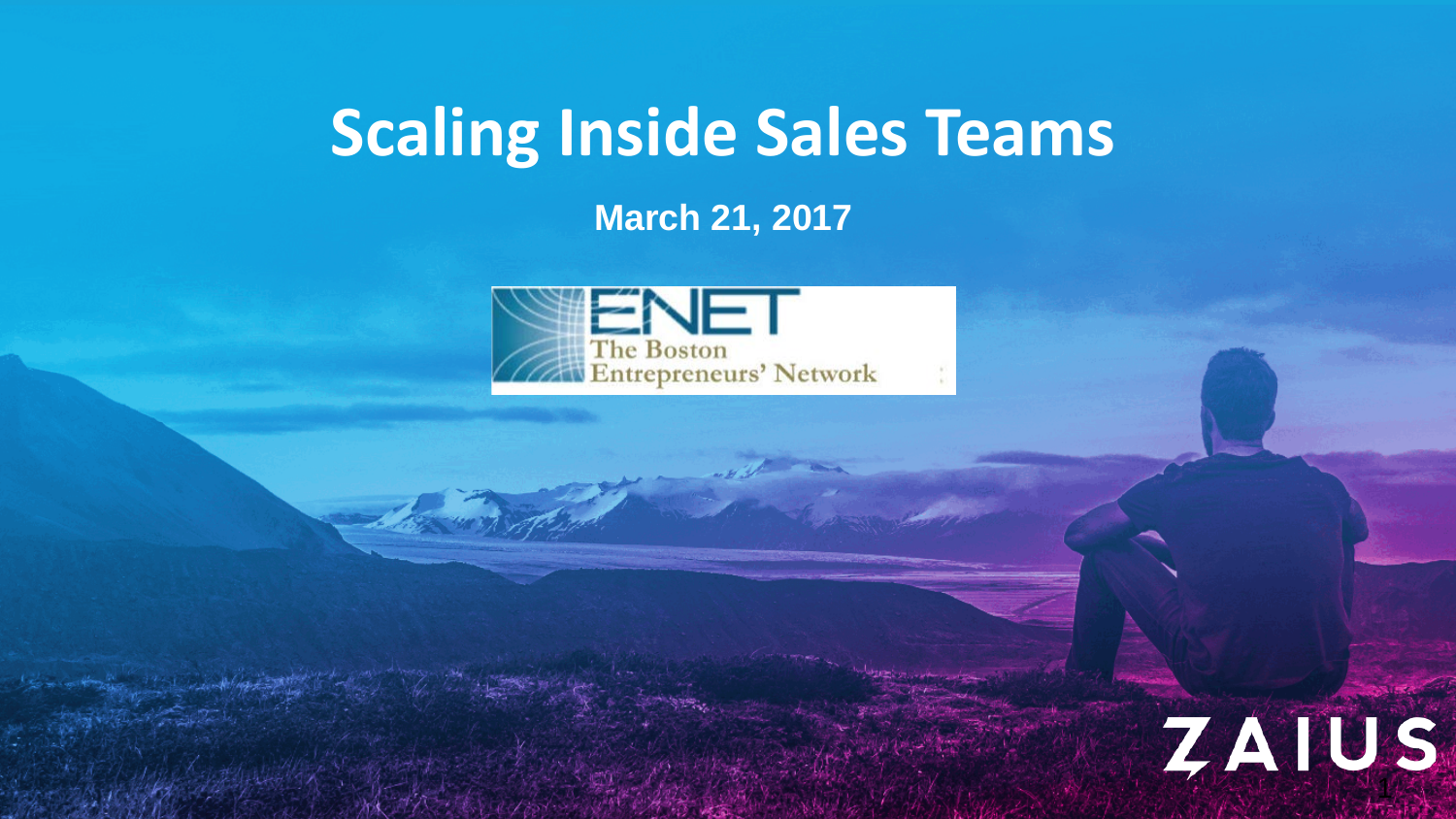## **Mark Ruthfield**

- 20+ years leading technology companies in startup, turn-around, & accelerated growth.
- Recruit, build, & lead loyal, dedicated, high-performing sales teams that "do" vs. "talk about doing" via repeatable sales processes and best practices.
- Achieve record highs in year-over-year, quarter-over-quarter sustainable growth.
- VP Sales Align personal career growth goals to company goals (promoted over 30 team members over last 7 years).
- Awards and Recognition:
	- *"Top 25 Most Influential Inside Sales Professionals Prestigious Award"* for the American Association of Inside Sales Professionals (AA-ISP) 6 years in a row.
	- *"Highest Rated Presenter Sessions"* scored by attendees (Denver & Boston 2016 AA-ISP events).
	- *"Sales Team Growth Achievement of the Year"*, *"Sales Department of the Year", "Sales Process of the Year"*  (Stevie Sales Awards 2014, 2016).
	- *"East Coast's Top Movers & Shakers of SaaS Sales"* (Soto Ventures, 2016).
	- *"Bristol Who's Who of Executives for outstanding achievements, leadership, & community commitments"* (2015).









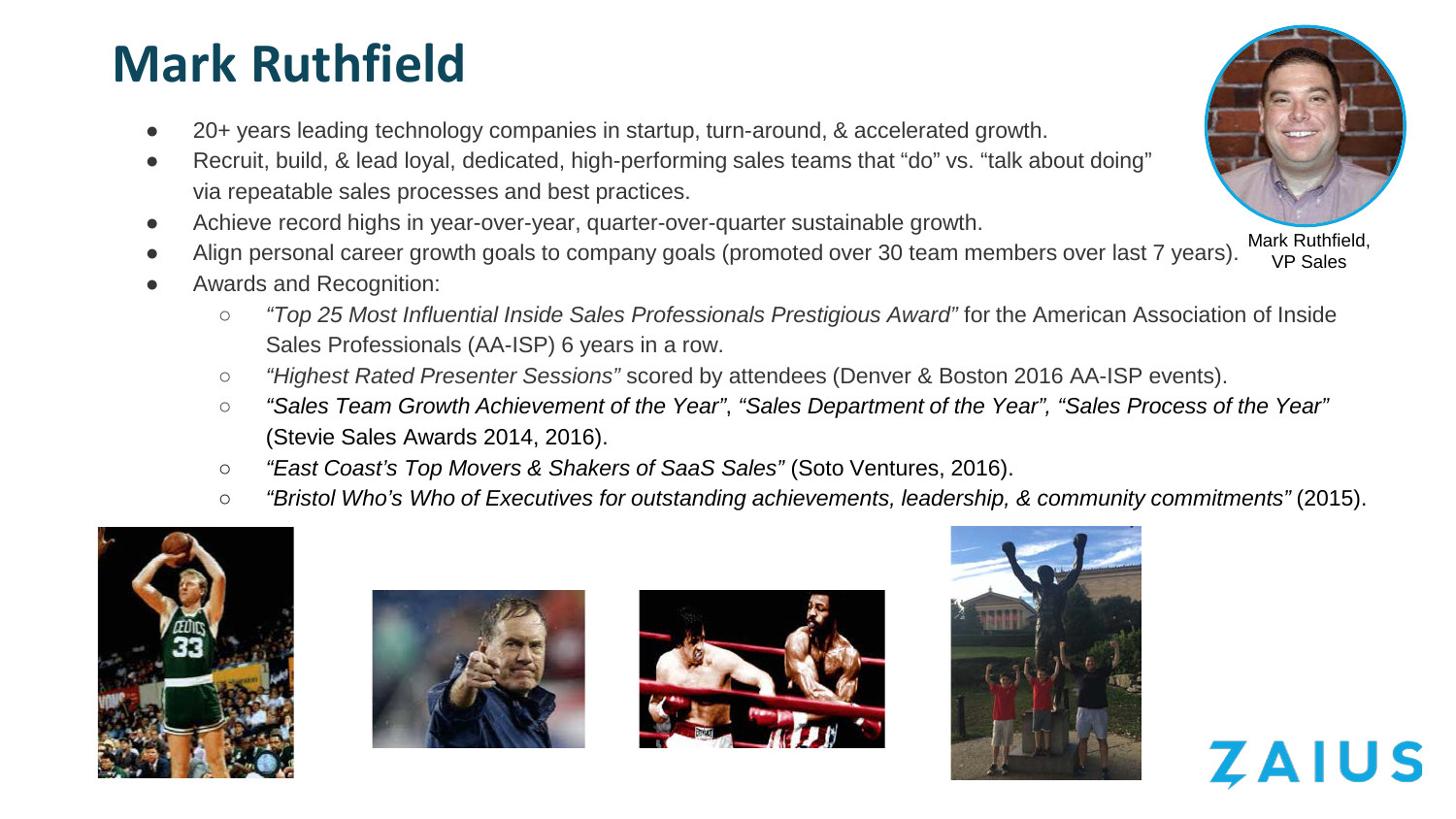# **Company Overview**

#### **Zaius, Inc**

- Venture capital-backed, private company (\$14.3M total funding)
- Initial venture investment in 2014, commercial launch in 2015
- Focused on B2C ecommerce businesses in and around the midmarket, from SMB to Enterprise
- Offices in Leesburg, VA and Boston, MA

#### **Product**

- B2C CRM platform
- Real-time, cross-channel marketing automation and attribution built on a single customer view
- Increase repeat purchases, lifetime revenue of customers

Investors:







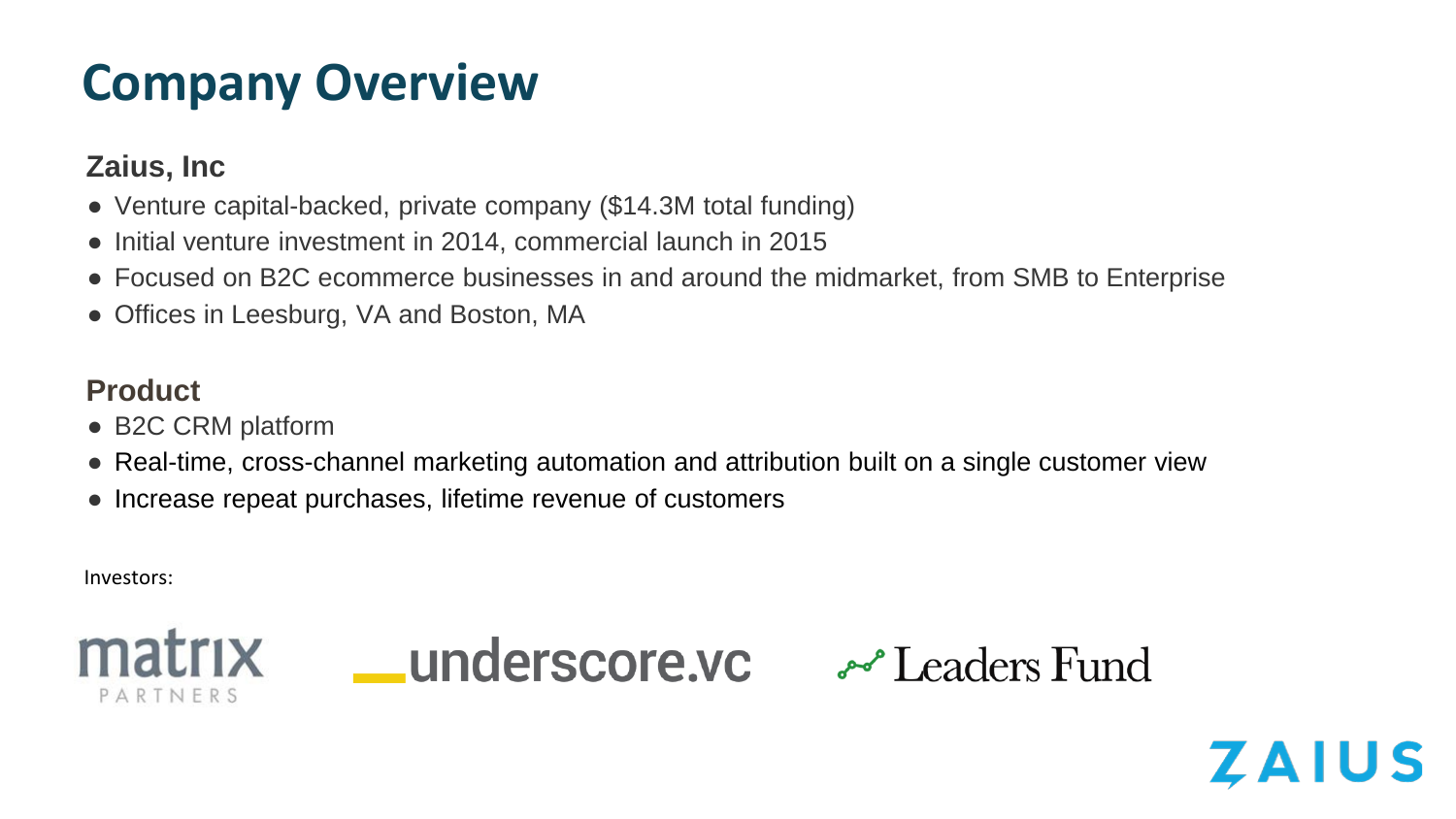

## N NETSUITE



Eric Keating, VP Marketing

O compete



Mark Gally, CEO Spencer Pingry, Founder CTO **NETEZZA** N



Rob McDonald, Sal Fondaco, CFO VP Engineering





Mark Ruthfield, VP Sales → zoominfo.



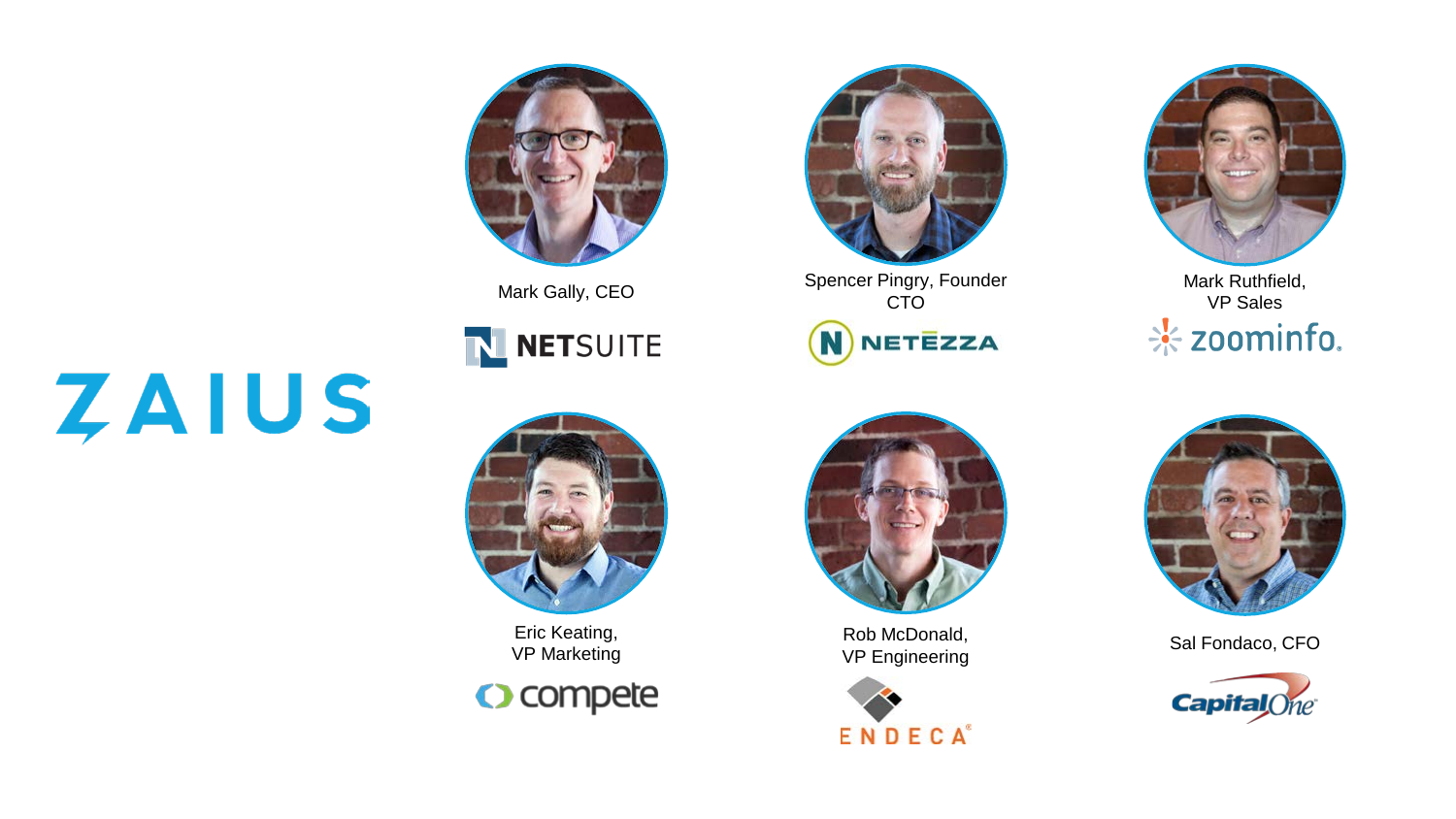#### **Now How Do We Achieve Sustained Growth Via Inside Sales?**



**ZAIUS** 

*Source: David Stein, Leaders Fund, Inc. 2017 - A proud Zaius Investor.*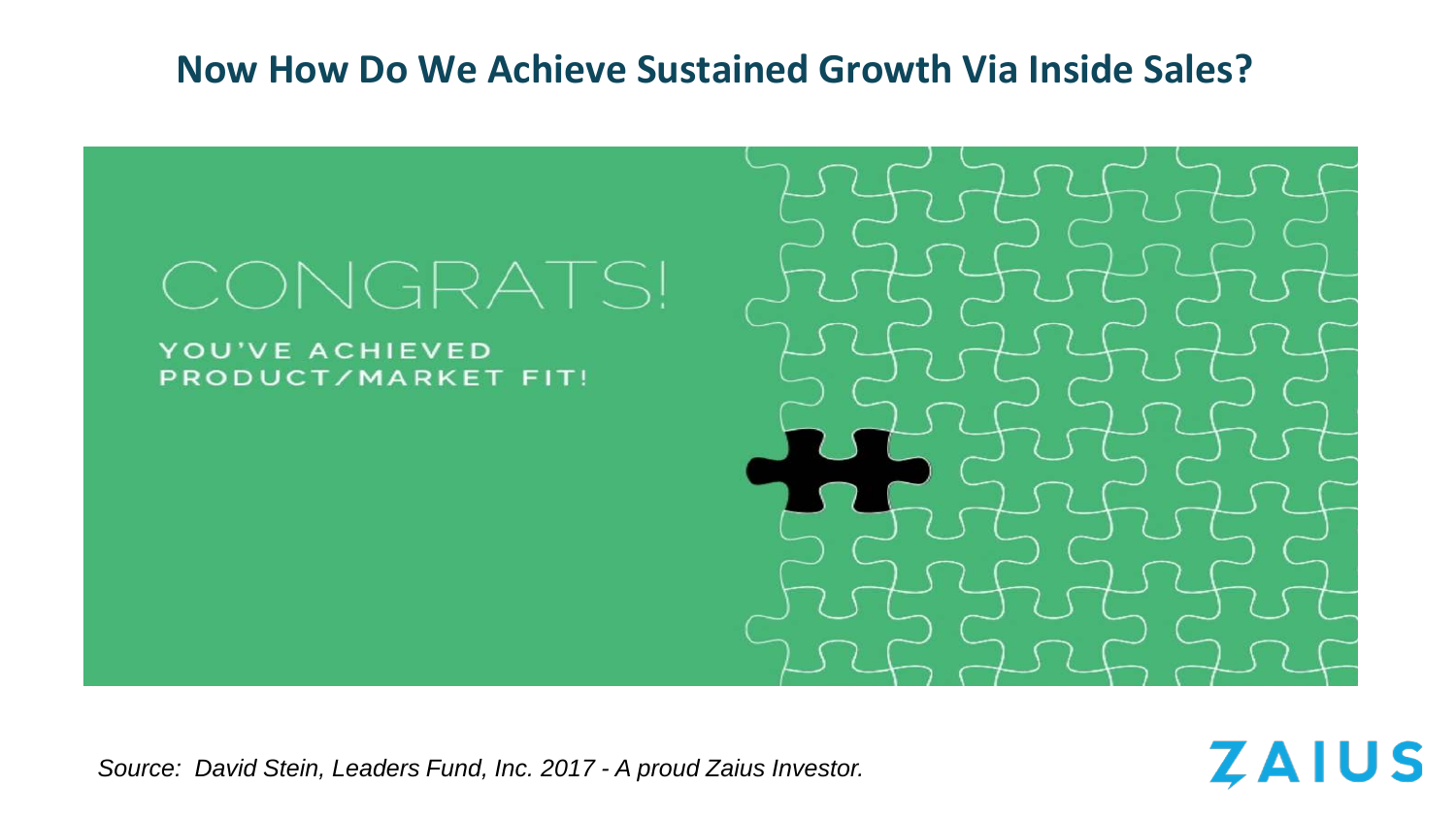## **Creating A High-Performing Inside Sales Team**



*Source: David Stein, Leaders Fund, Inc. 2017 - A proud Zaius Investor.*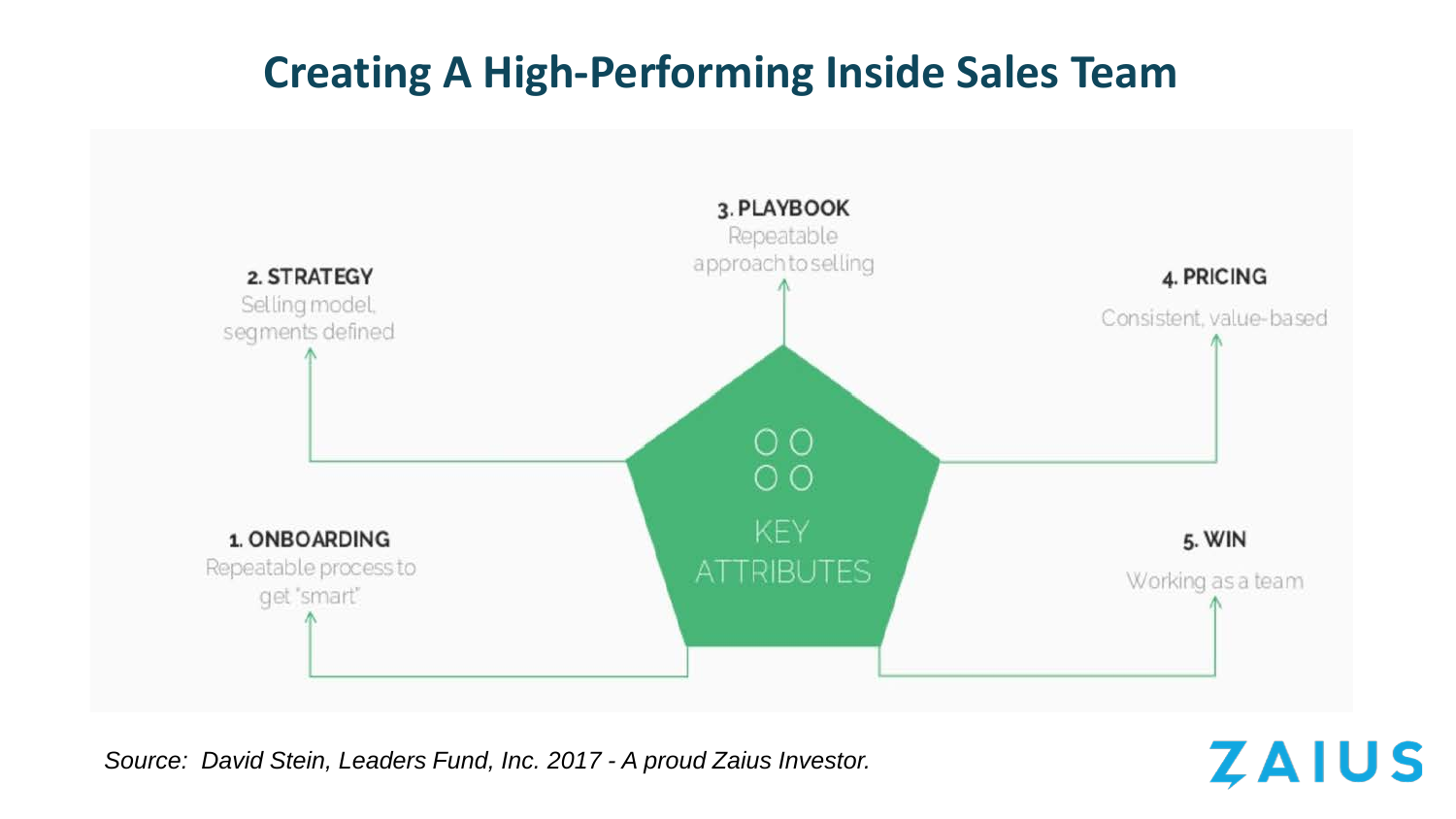## **Inside Sales Metrics That Matter**



*Source: David Stein, Leaders Fund, Inc. 2017 - A proud Zaius Investor.*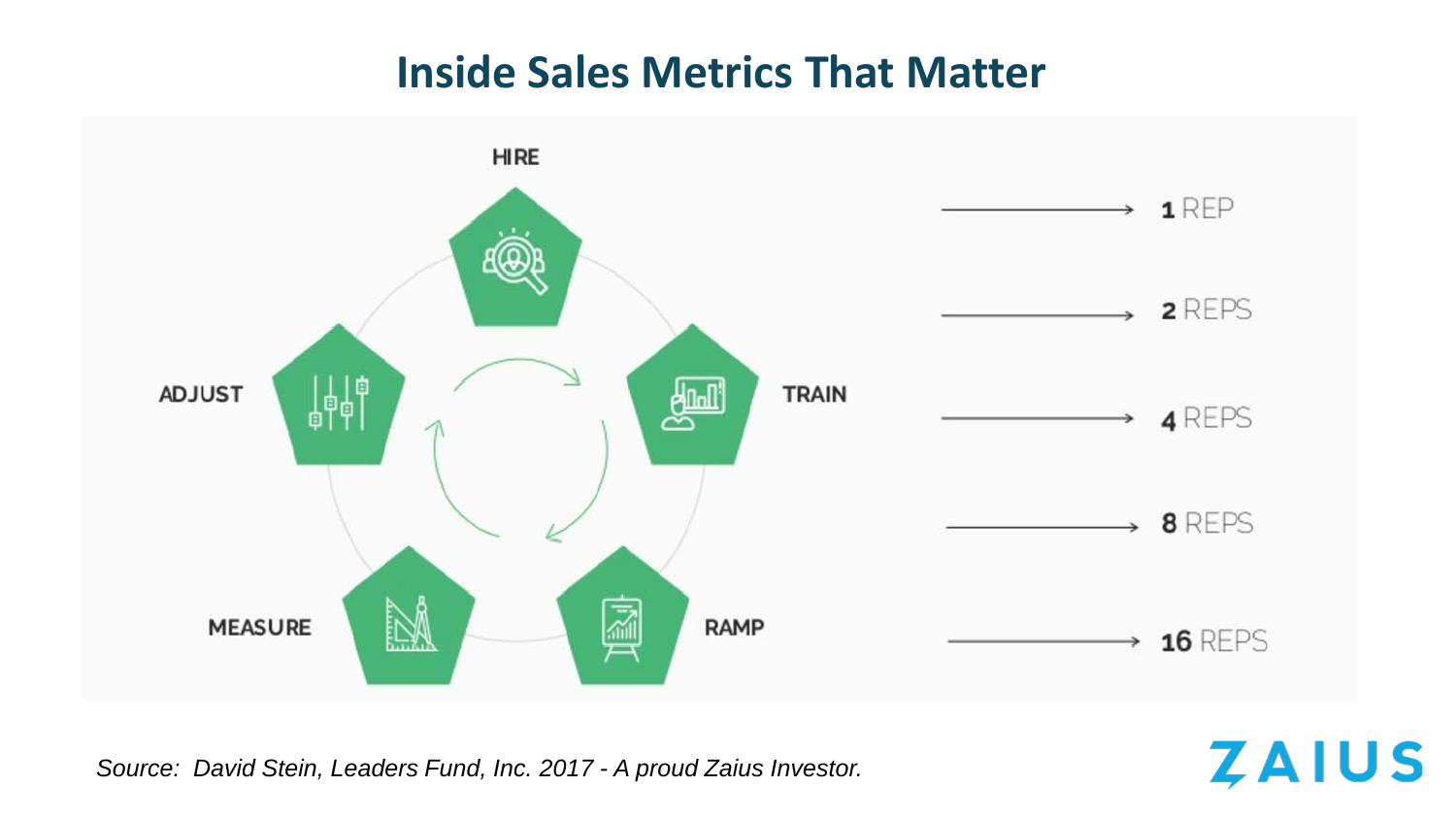## **Motivating Compensation Plans**

#### **Align To Startup's Goal of Exhibiting Qtr over Qtr Growth:**

- Ability to not just see the top of the mountain but well beyond.
- Provide the annual quota well in advance of January 1st.
- Create a sense of urgency for consistent monthly bookings.
- Reward for overachieving.
- Pay variable commission in the first pay period for the prior month.

#### **Inside Sales Startup Example:**

- 2017 Annual Quota: \$x
- 2017 Monthly Quota: \$x
- Standard Comm Rate Every \$ Up To Quota: x% (Variable Comm/Quota)
- Accelerator Comm Rate Every \$ Over Quota: 1.5x% (Standard Comm Rate x 1.5x)
- Ability to earn accelerators reset monthly.
- Concern of gaming the system is low with active management.

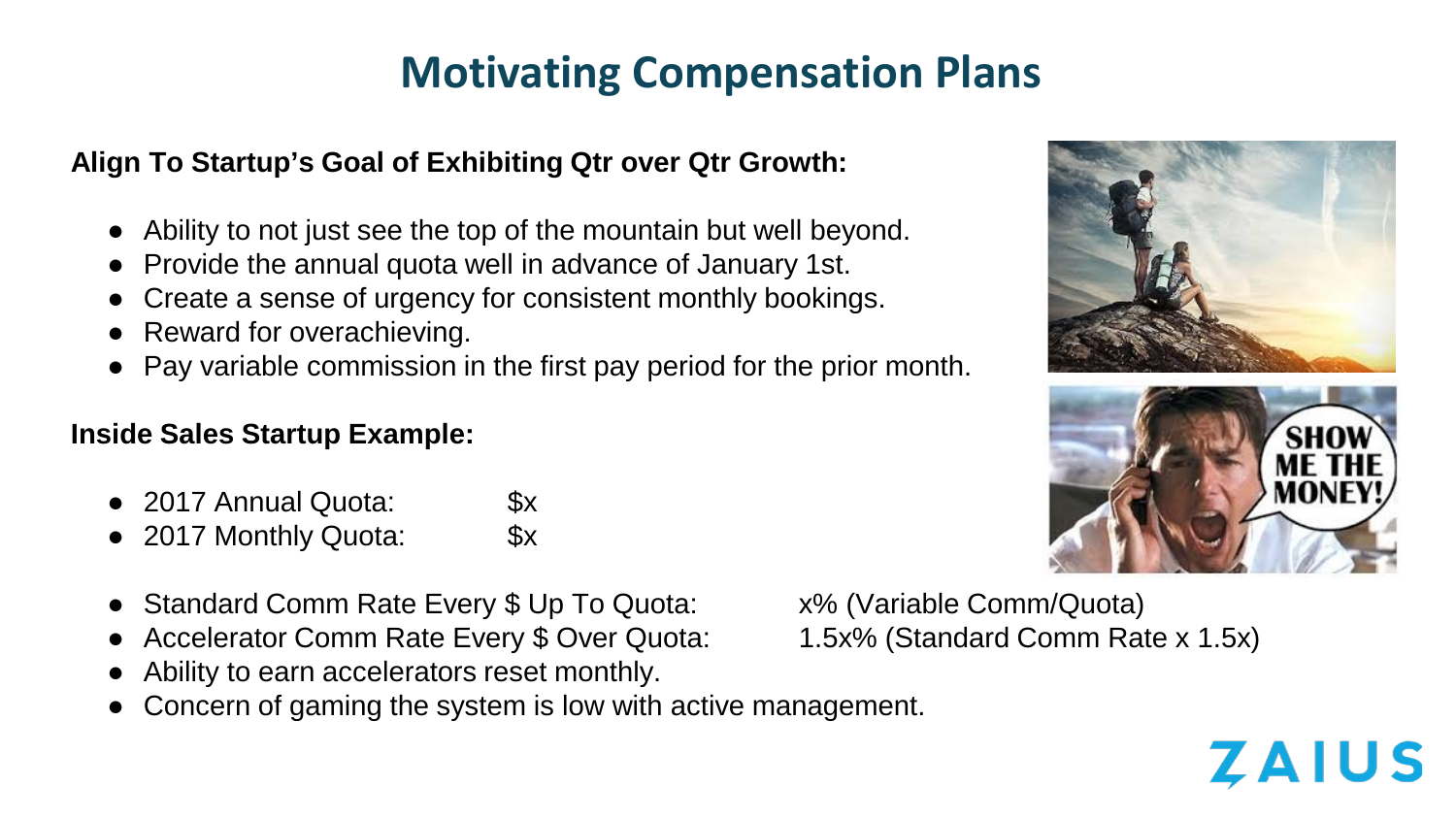## **Making Pipeline Building Fun Via Quarterly Bonus Spiffs**

#### **Inside Sales Startup Example:**

- Start Day 1 of a quarter.
- For every 25% increase in legit pipeline, you get a \$300 bonus.
- Bonus can be earned until legit pipeline gets to 3X quarterly quota.
- Announce results at weekly team meeting and during 1-on-1's to drive behavior and accountability.

|                  | 1/1/17                      | 2/28/17            |         |        | <b>3X Quota</b>      | <b>Pipeline Gap</b> |
|------------------|-----------------------------|--------------------|---------|--------|----------------------|---------------------|
| <b>Sales Rep</b> | <b>Baseline Pipeline \$</b> | <b>Pipeline \$</b> | $%$ Chg | \$ Chg | <b>Pipeline Goal</b> | <b>To 3X Quota</b>  |
| Rep 1            | \$x                         | \$х                | х%      | x      | \$x                  | \$x                 |
| Rep 2            | \$x                         | \$х                | x%      | \$x    | \$x                  | \$x                 |
| Rep 3            | \$х                         | $x^2$              | x%      | \$x    | \$x                  | \$x                 |
| Rep 4            | \$x                         | $x^2$              | х%      | $x^2$  | \$x                  | \$x                 |
| <b>Total</b>     | \$x                         | \$x                | $x\%$   | \$x    | \$x                  | \$x                 |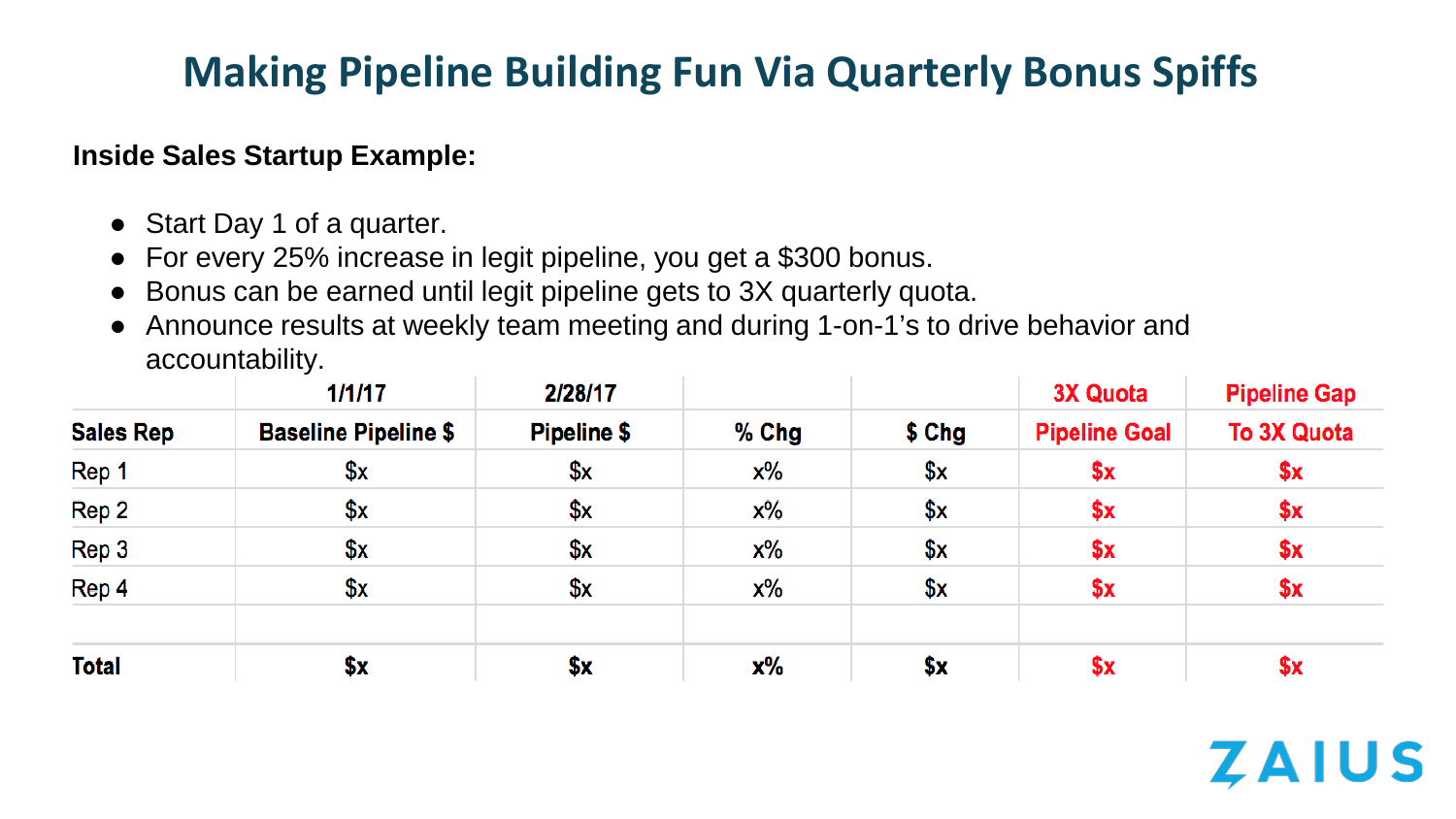## **Goal: Consistent Rep Productivity**

| <b>Sales Quota Attainment (%)</b> |          |          |          |         |         |       |
|-----------------------------------|----------|----------|----------|---------|---------|-------|
| <b>Sales Rep</b>                  | 10/31/16 | 11/30/16 | 12/31/16 | 1/31/17 | 2/28/17 | Quota |
| Rep 1 (start date)                | $x\%$    | $x\%$    | $x\%$    | $x\%$   | $x\%$   |       |
| Rep 2 (start date)                | $x\%$    | $x\%$    | $x\%$    | $x\%$   | $x\%$   |       |
| Rep 3 (start date)                |          |          |          | $x\%$   | $x\%$   |       |
| Rep 4 (start date)                |          |          |          | $x\%$   | $x\%$   |       |
| Wtd Average Performance to Quota  | $x\%$    | $x\%$    | x%       | $x\%$   | $x\%$   |       |

| <b>Sales Attainment (\$k)</b> |          |          |          |         |         |       |
|-------------------------------|----------|----------|----------|---------|---------|-------|
| <b>Sales Rep</b>              | 10/31/16 | 11/30/16 | 12/31/16 | 1/31/17 | 2/28/17 | Quota |
| Rep 1 (start date)            | \$x      | \$x      | \$x      | \$x     | \$x     |       |
| Rep 2 (start date)            | $x^2$    | \$x      | $x^2$    | \$x     | x       |       |
| Rep 3 (start date)            |          |          |          | $x^2$   | x       |       |
| Rep 4 (start date)            |          |          |          | \$x     | $x^2$   |       |
| <b>Total</b>                  | \$x      | \$x      | \$x      | \$x     | \$x     |       |